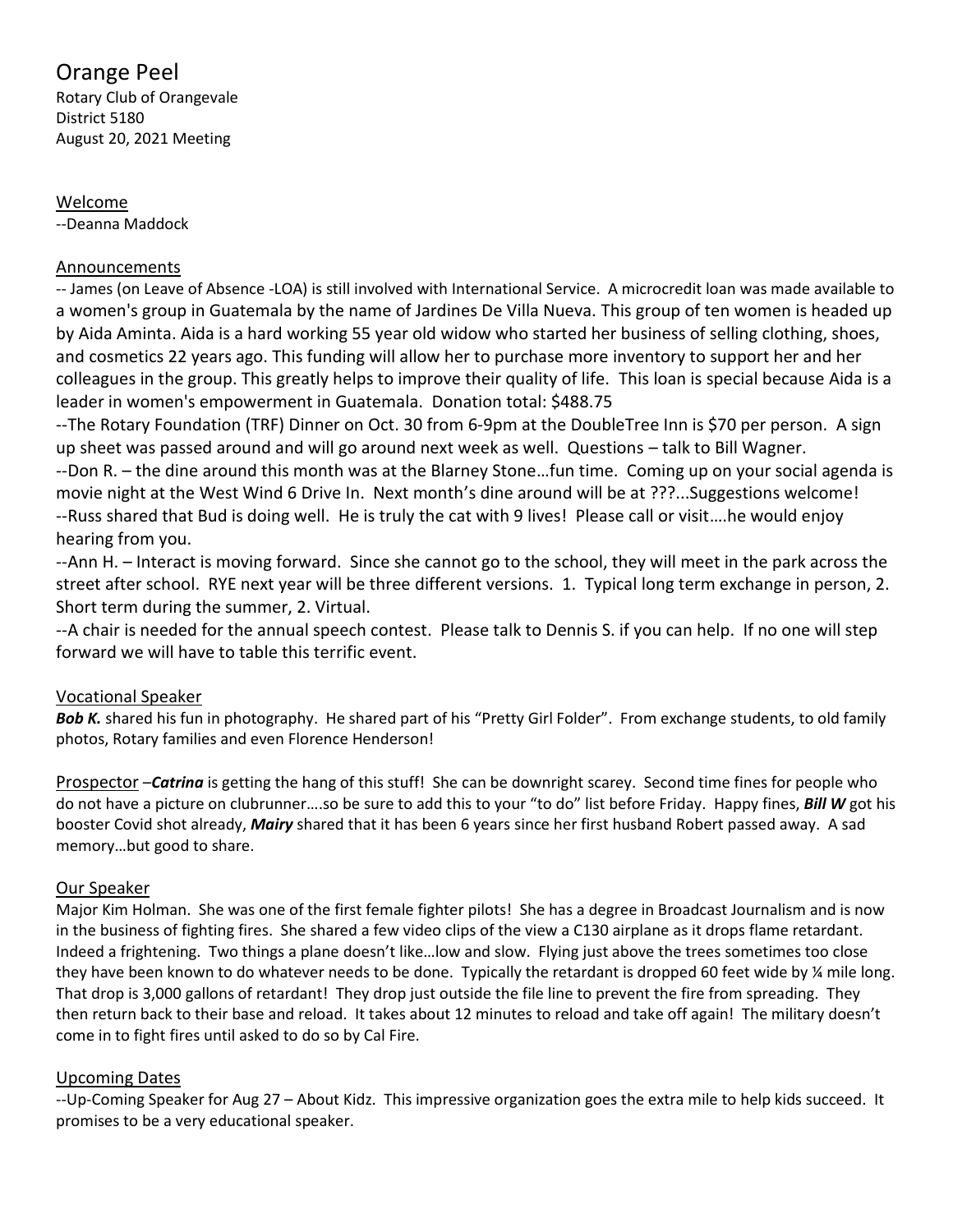# Raffle

--With 9 balls and \$61 in the pot, *Bob Kurtz* managed to eliminate one of the while ones for the rest of us. When the number was announced, Bob was ready with his camera! When no one got up, he looked down at his tickets and said, "oh, that would be me".

#### Aug. 27 Jobs

--Greeters – Phyllis MacDonald & Mike McKibbin --Invocation – Phyllis --Vocational Speaker – James Maniscalco

--Raffle Tickets – Bob Kurtz

## Special Thanks

For two weeks *Rob Auernig* has been setting up for our meeting as Jeff has been out with Covid. Yesterday he came in just to get up and then get to work. I know most people wouldn't notice the behind the scenes tap dancing that often goes on, but I wanted everyone to know that I for one am very grateful. Thank you Rob!

#### Pictures following thanks to *Bob Kurtz & Audrey Smith-Wiberg*!

- 1. Major Kim Holman
- 2. The Prez & Major Kim Holman
- 3. Bob Kurtz & the white ball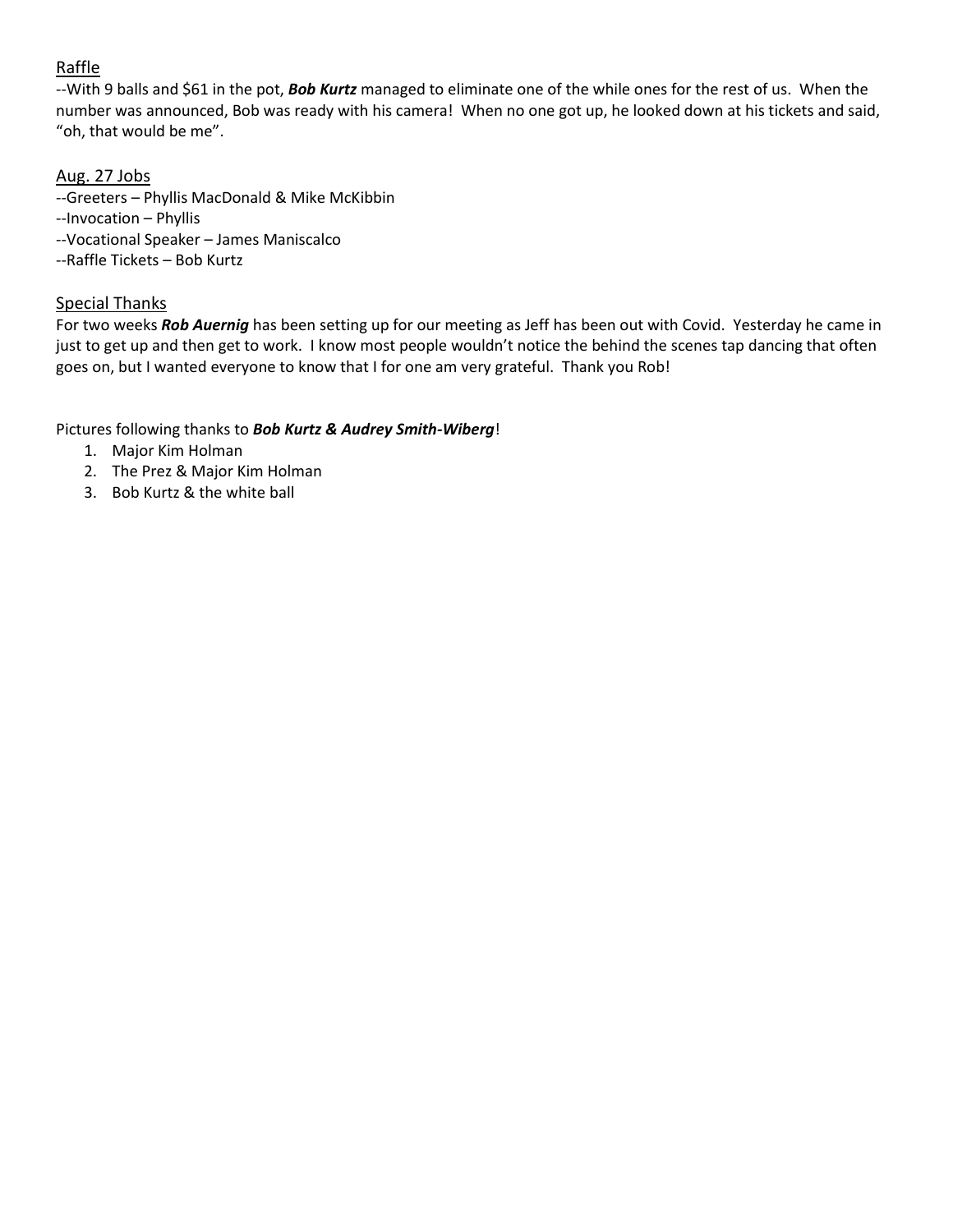